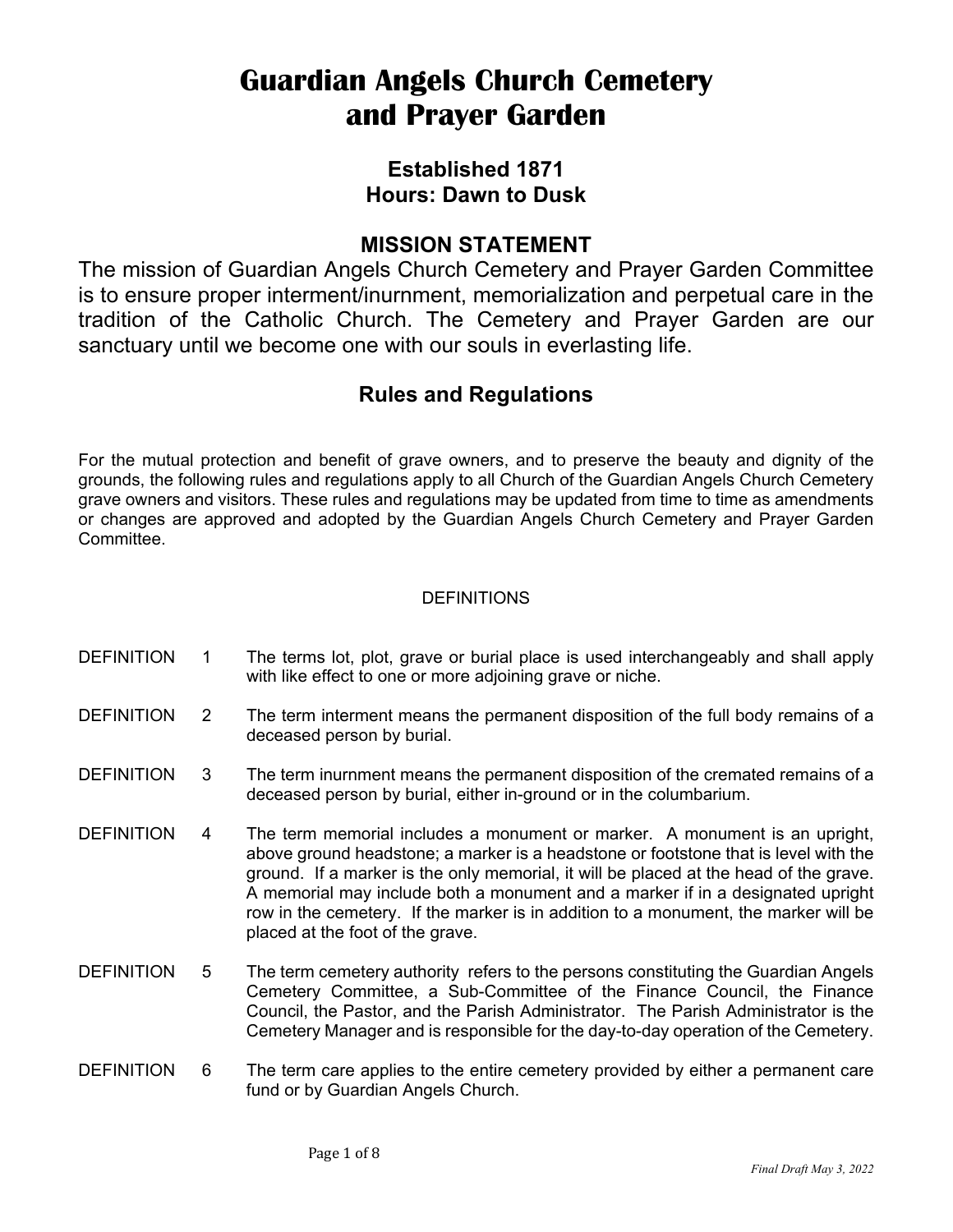- DEFINITION 7 The term permanent vessel or urn refers to a sealed container for cremated human remains.
- DEFINITION 8 The term vault means any container or enclosure made of concrete, fiberglass or steel that is placed in a grave around a casket to prevent the collapse of the grave and/or to protect the casket or for burial of a permanent vessel or urn.
- DEFINITION 9 The term columbarium means a granite above ground structure that houses niches for placement of cremated remains.
- DEFINITION 10 The term niche refers to the single or double burial place for cremated remains located in the columbarium.
- DEFINITION 11 The term(s) deed / title refers to the written confirmation of ownership of the grave lot/niche.
- DEFINITION 12 Size of a Full Body Grave Lot is 3.5 ft. (42 in.) 4.0 (48 in.) x 10 ft.-12 ft. (length and width are dependent on the Section). Size of a Cremains In-Ground Lot section in CrB-1 is 2 ft. x 3 ft. Sizes of Infant lots in Garden of Angels section are 2 ft. x 3 ft. Columbaria Niches 1-3 are either Single (10 in. wide x 10.5 in. high x 12 in. deep) or Double (10.5 in. wide x 10.5 in. high x 24 in. deep). Columbaria Niches 4-6 are either Single (13 in. wide x 13 in. high x 14 in. deep) or Double (13 in. wide x 13 in. high x 26 in. deep).
- DEFINITION 13 A Guardian Angels Church Cemetery Committee member must also be a registered member of Guardian Angels Church.
- DEFINITION 14 The Parish Cemetery Authority is defined as the Parish Administrator or Parish Pastor or the Director of Maintenance or designated by the Parish Administrator.
- DEFINITION 15 CIMS refers to Guardian Angels computer software purchased from Ramaker & Associates Inc. for the sole purpose of documenting all information regarding the Guardian Angels Cemetery.
- DEFINITION 16 eCIMS refers to Guardian Angels computer software purchased from Ramaker & Associates Inc. for the sole purpose of documenting certain information regarding the Guardian Angels Cemetery.

## GENERAL RULES

- RULE 1 Guardian Angels Church Cemetery is owned and operated in accordance with the laws of the State of Minnesota and the rules and discipline of the Roman Catholic Church. It reserves the right to refuse admission to the cemetery and to refuse the use of any of the cemetery's facilities, at any time, to any person or persons whom the cemetery authority may deem objectionable to the best interests of the cemetery.
- RULE 2 The cemetery is intended for the burial of parishioners and members of their families who are entitled to Christian burial according to the rules and discipline of the Roman Catholic Church. Any question of the burial of a non-Catholic member of a lot owner's family or of any person not entitled to Christian burial, shall be decided by the pastor.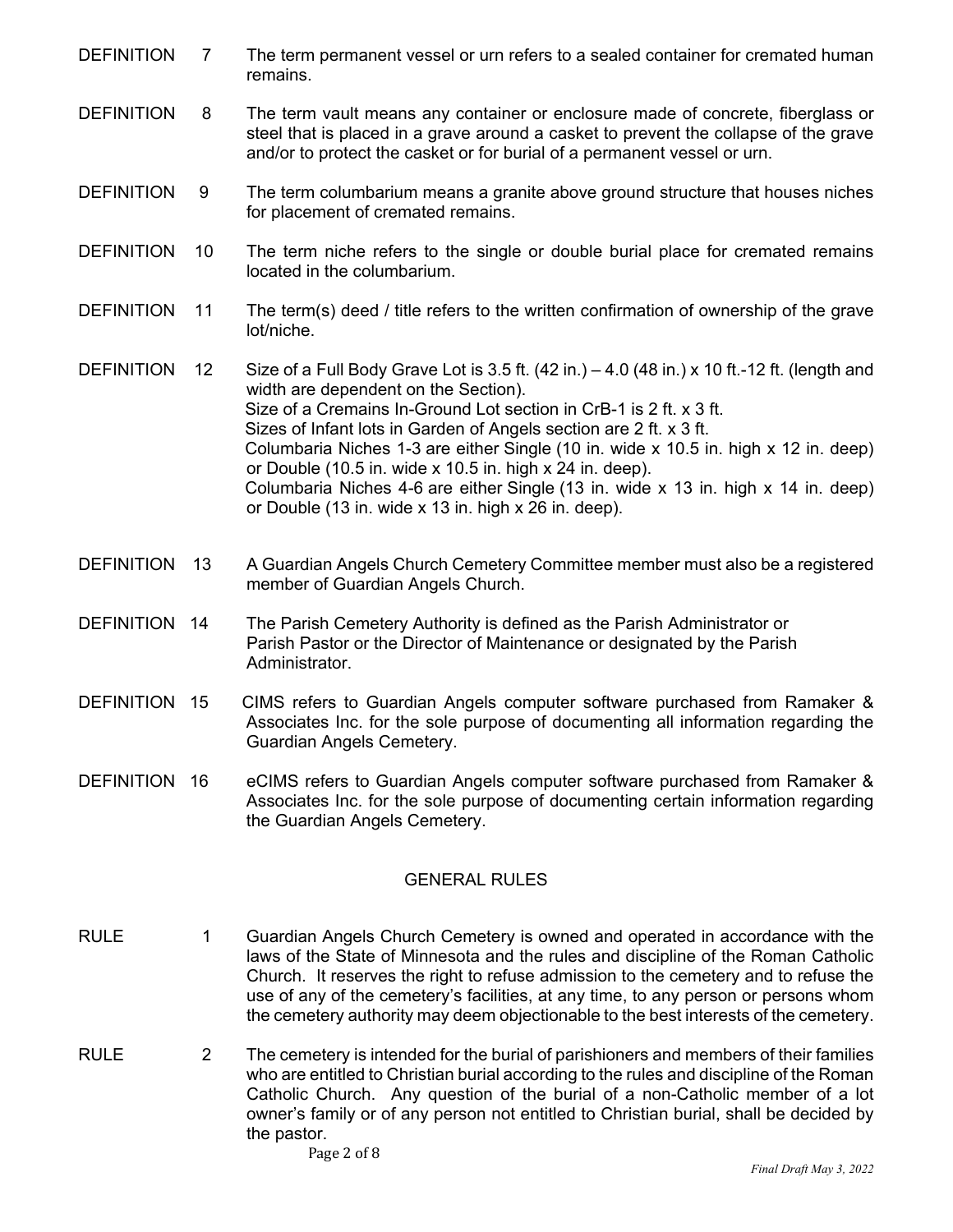RULE 3 Religious ceremonies other than those of the Roman Catholic Church are not permitted within the cemetery unless the consent of pastor has been obtained.

## LOTS AND LOT OWNERS

- RULE 4 Cemetery grave lots / niches may be sold to registered parishioners, members of their family, to family members of individuals buried in the cemetery, or other circumstances as approved by the pastor. Plot owner must designate, at time of purchase, or when known, who will be buried in each of the grave lots/niches they have purchased so the grave lots/niches title can be assigned to that individual in the CIMS software (See rule 9).
- RULE 5 Unused grave lots/niches may NOT be privately re-sold to another individual. Unused grave lots/niches may be sold back to Guardian Angels at the original purchase price.
- RULE 6 No grave shall be used for any other purpose than for the burial of the human dead.
- RULE 7 The cemetery disclaims all responsibility for loss or damage from causes beyond its reasonable control, and especially from damage caused by the elements, an act of God, common enemy thieves, vandals, strikers, explosions, insurrections or order of any military or civil authority, whether the damage be direct or collateral, other than as herein provided.
- RULE 8 Grave owners are granted only the right of interment/inurnment in their graves/niches. The cemetery reserves the right to refuse to permit the interment/inurnment of anyone who was not at the time of the death the owner of the grave and the individual listed on the title. If deceased individual is NOT listed on the title, the parish cemetery authority reserves the right to refuse interment/inurnment until satisfactory proof of inheritance or transfer by will has been established and recorded in the parish cemetery's record.

#### CORRECTION OF ERRORS

RULE 9 The cemetery office personnel, under the direction of parish administrator reserve, has the right to correct any errors that may be made in the CIMS software, either in making interments/inurnments, disinterments/disinurnments or removals, or in the description, transfer or conveyance of ownership of any interment property.

> The cemetery office personnel under the direction of parish administrator also have the right to correct original deeds. If original deeds need to be corrected for various reasons a revised deed will be issued.

### CARE OF GRAVES

- 
- RULE 10 The cemetery will give such care as it can to cutting the grass and general preservation of the grounds.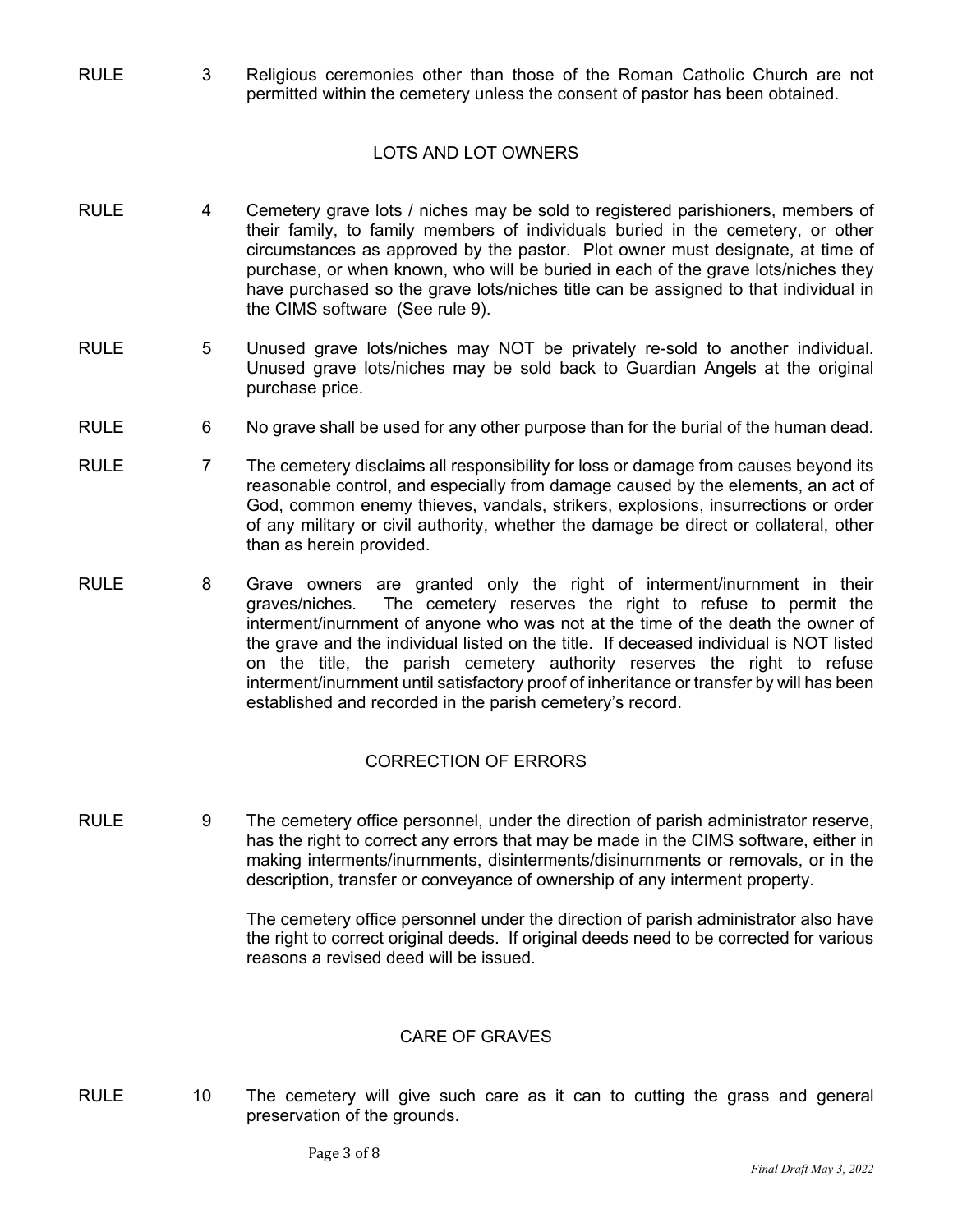RULE 11 The general care assumed by the cemetery shall in no case mean maintenance, repair, or replacement of any vase, basket, memorial, flowers or other objects placed upon graves.

#### INTERMENTS/INURNMENTS

- RULE 12 No interment/inurnment will be made in a grave not fully paid for.
- RULE 13 Funeral director, upon arrival at the cemetery, must present a burial permit from the local health office.
- RULE 14 Once a casket containing a body is within the confines of the cemetery, no funeral director nor his embalmer, assistant, employee or agent is permitted to open the casket, or to touch the body, without the consent of the next of kin or of the legal representative of the deceased or of an order signed by a court of competent jurisdiction.
- RULE 15 No interment of more than one full body shall be made in one grave lot except in the case of an infant or two infants buried in one casket, or cremated remains of a family member not exceeding three per grave. One grave full body lot  $(3.5 \text{ ft.} - 4.0 \text{ ft. x})$ 10-12 ft.) may contain: One full body and two cremains, or three cremains to full body. All interment/inurnment agreements made at time of purchase prior to 10/01/2010 will be grandfathered in as space allows.

No inurnment of more than one cremains shall be made in one in-ground cremation lot of size 2 ft. x 3 ft. in the Cremation CrB-1 section.

 In the sections, Garden of Angels and D-infant, only one interment/inurnment shall be made per grave lot.

 In the columbarium a single niche may contain only one cremains and a double niche may contain one or two cremains.

- RULE 16 No interment of a full body may be made unless the remains are contained in a casket and vault.
- RULE 17 The burial of cremated remains in all sections must be contained in a proper receptacle. A vault is required.

### PLANTING ON GRAVES

RULE 18 All decorations and plantings are prohibited unless they are specifically permitted under the rules and regulations for the common good of all owners.

> In-ground planting of flowers/shrubs is prohibited around the monuments or flush markers.

> Vigil lights and vigil light holders with candles are not permitted on grave sites at any time and will be removed by the cemetery personnel.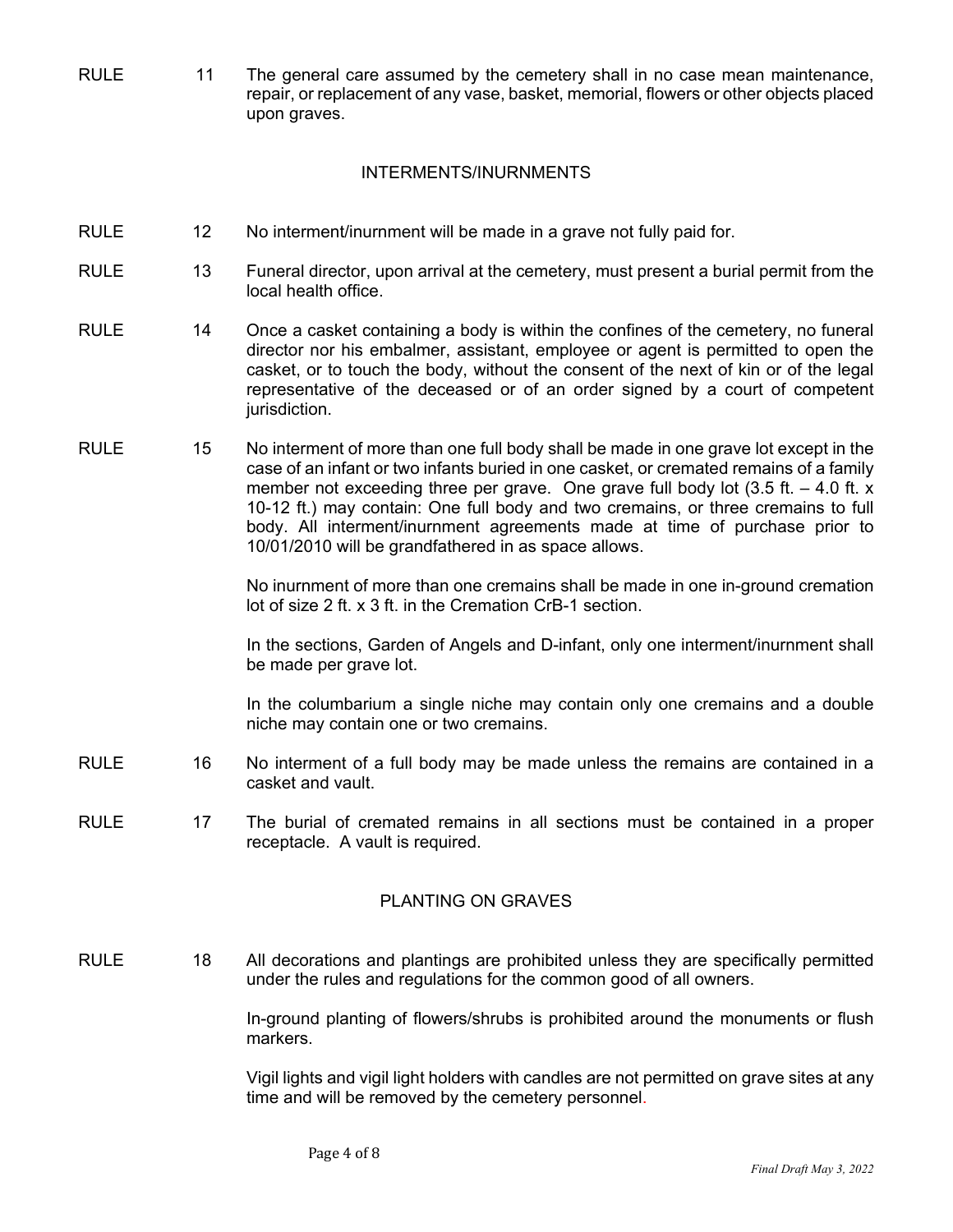No solar lighting is allowed.

# TREES AND SHRUBS

 Planting of trees and shrubs must require pre-approval from the parish cemetery authority. Planting is designated by the Guardian Angels Cemetery Grounds Master Landscaping Plan.

 Individual owner(s) is (are) prohibited from purchasing and planting trees or shrubs on or near their grave lots.

 In the event trees or shrubs planted prior to these rules and regulations by family members or friends of the owner of burial right and situated on any grave, by reason of their roots, branches or otherwise, become detrimental to adjacent graves or paths, obstruct the clear view of monuments or other forms of memorialization, or become unsightly or inconvenient and hazardous to visitors or employees of the cemeteries, the parish cemetery authority has the right to enter upon the grave or lot and remove, repair or otherwise remedy the condition.

 Curbing, fencing, hedging, borders or enclosures of any kind is prohibited around any grave(s) and no walks shall be allowed on any grave(s). The cemetery authority reserves the right to remove it if erected, planted or placed.

## DECORATIONS AND FLOWERS

 Decorations and flowers, regardless of the season, are always welcome. Such decorations and flowers may be removed prior to mowing, or sooner if, in the judgment of the parish cemetery authority, they fade, wither or become unsightly.

 When family members or their designated representatives undertake appropriate grave maintenance, hand trimming grass around memorials or monuments, weeding, or flower pruning, they are responsible for immediate removal of all rubbish created by them in the execution of their care or maintenance to such places of deposit - bins are available for rubbish on the cemetery grounds.

 Potted plants may be placed in pot holders in the monument row and shall be watered and maintained by the person placing the plant. If floral tributes become unsightly they will be removed by the cemetery authority.

 Flower stands, pot-holders, and shepherd hooks must be located in the monument row. Shepherd hooks cannot exceed 5 feet in height.

 Wreaths may be placed from November 1 through April 1. These items will be removed during spring clean-up.

 Depending upon seasonal weather conditions, general cemetery clean-up takes place during the early spring and early fall each year. During this time, all grave decorations are removed from graves so that a thorough clean-up of the properties can take place. Notifications of these clean-up times are communicated in the parish bulletin. Owners of the lots are requested to remove all floral tributes (live or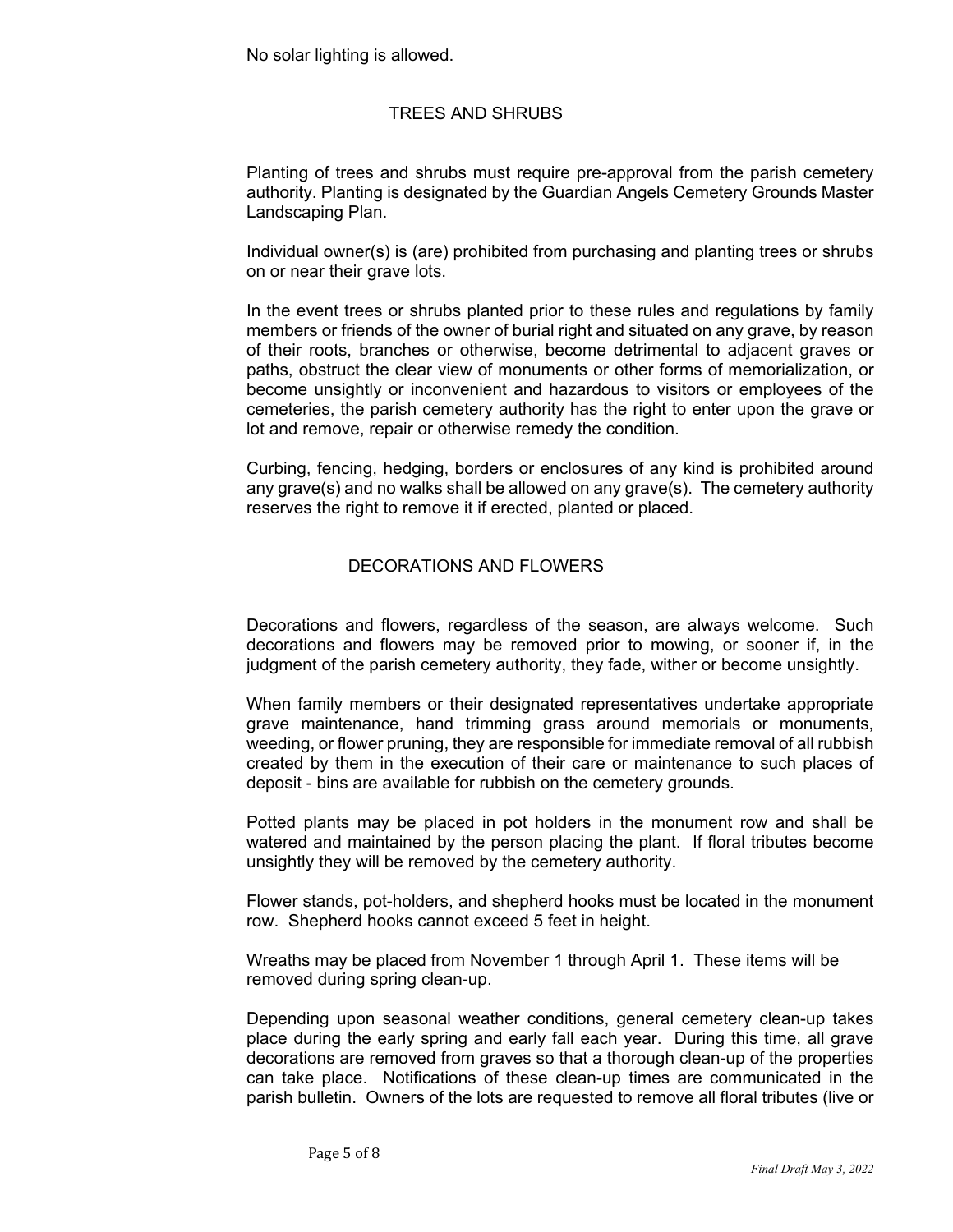artificial) prior to the clean-up date or they will be removed by the cemetery personnel at time of the semi-annual clean up.

#### MEMORIAL WORK

- RULE 19 All graves require a memorial (monument or marker).
- RULE 20 Monuments or markers must be installed by registered monument companies.
- RULE 21 Lot owners may have proper memorial work erected on their respective lots. All memorials must have pre-approval of the management prior to placement. All monuments shall be set on foundations built of concrete 4 – 6 inches thick.

Monument sizes and marker sizes allowed:

#### **For Single Plots**:

A single grave is 42 - 48 in. wide. The size of the concrete base for a single (42 in. x 12 ft.) plot cannot exceed 40 in. wide, which limits the monument granite base to 36 inches.

#### **For Double Plots**:

A double grave is 84 in. wide; the concrete base for the double lot may not exceed 64 in. concrete base, which limits the monument granite base to 54 inches.

#### **For Infants and Cremains**:

Monuments are not allowed in the infant sections (Garden of Angels and D-infant) and Cremation Section (CrB-1). Only markers are allowed in these sections.

In sections, Garden of Angels and D-infant, markers can be no larger than 20 in. x 10 in. and concrete border is prohibited.

 In the cremation section, CrB-1, for single plots marker maximum size allowed is 24 in. x 16 in. Concrete borders are optional, which will limit the marker size to 16 in. x 8 in.

 In the cremation section, CrB-1, for double plots marker maximum size allowed is 40 in x 20 in. Concrete borders are optional which will limit the marker size to 30 in. x 12 in.

- RULE 22 All memorials shall be constructed of natural stone. No artificial stone of any kind is permitted.
- RULE 23 A central or family monument is allowed on a set of two or more adjacent lots in the same row.
- RULE 24 Memorials shall be set on the space designated by the cemetery authority.
- RULE 25 A Christian symbol must be inscribed on every memorial. Other epitaphs and symbols on memorials should be in the spirit of the Roman Catholic Church and in keeping with the design and size of the structure.
- RULE 26 Photo ceramic memorial portraits or other reproduction of photographs on permanent material may be affixed to a flush ground memorial, or upright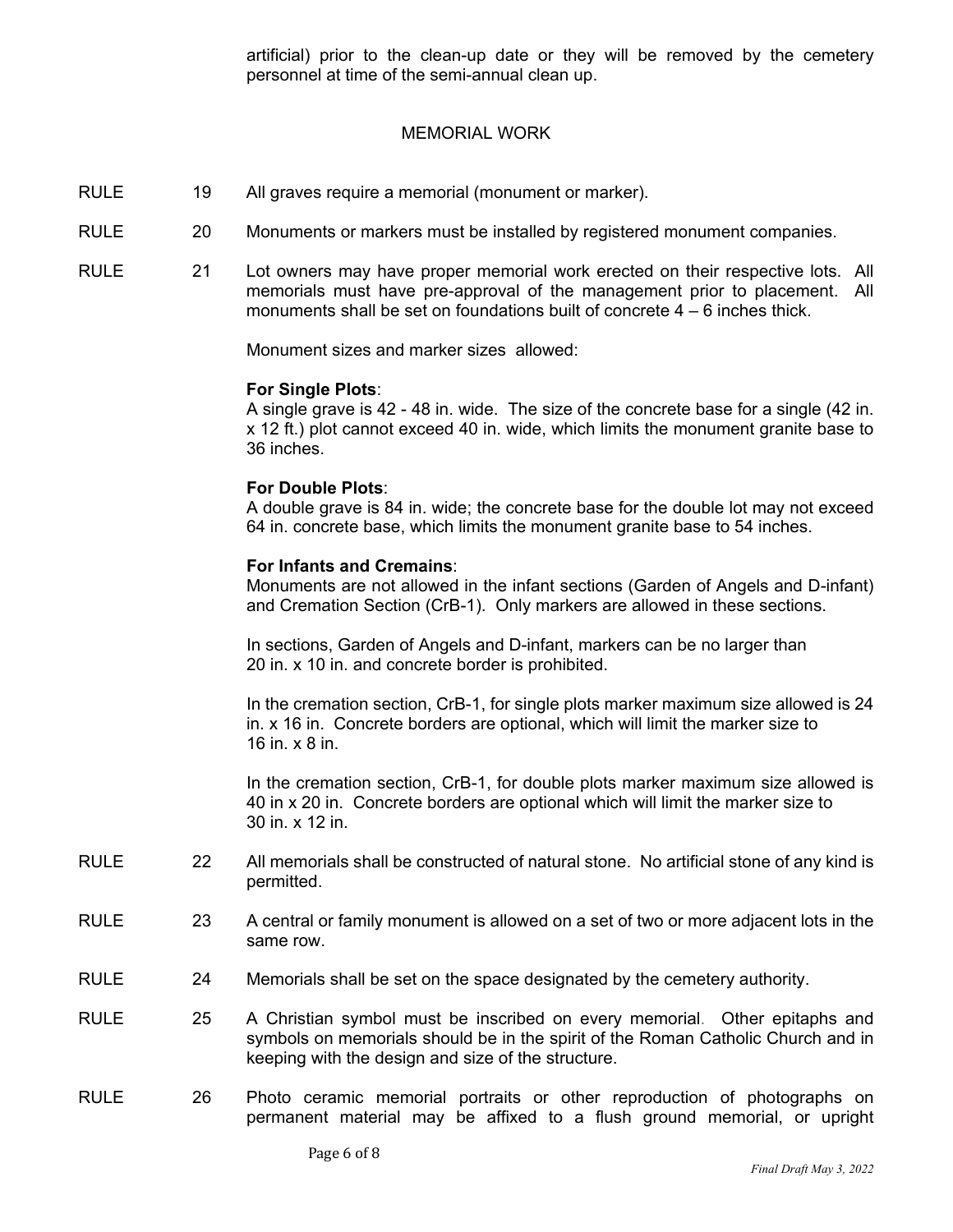monument. The cemetery authority must approve the method of attachment. All memorial portraits on flush ground memorials must be set recessed into the stone. Covered or hinged memorial portraits are not permitted.

 Memorial etching may be used on flush or upright memorials, providing the artwork meets all criteria and must be submitted to the cemetery authority for approval prior to the commencement of the work. The cemetery authority reserves the right to reject any memorial design, material or construction method that does not meet its standards.

- RULE 27 Workmen employed in placing or erecting memorials and other structures, or bringing in materials shall operate as independent contractors, but must do so with permission of the cemetery authority.
- RULE 28 The right is reserved to the cemetery authority to refuse to permit such work, unless the grounds are thoroughly settled and in good condition.
- RULE 29 No memorials may be delivered or installed between November 1 and April 15 without permission of the cemetery authority.
- RULE 30 Guardian Angels Church Cemetery reserves the right to stop all work of any nature, whenever, in its opinion, proper preparations have not been made; or when tools and machinery are insufficient or defective; or when work is being executed in such a manner as to threaten life or property; or when the monument dealer has been guilty of misrepresentation; or when any reasonable request on the part of the management; or when work is not being executed according to specifications; or when any person employed on the work violates any rule of the cemetery.
- RULE 31 At each grave and/or adjoining grave only one grave marker will be permitted except in the case of infant interment or cremated remains. All markers must be one piece and set level with the ground.
- RULE 32 All markers set level with the ground must be not less than four inches or more than six inches in thickness, with level or sawed bottom. All lettering or carving on markers must be sunk or incised.
- RULE 33 Markers must be placed at the end of the grave farthest from the base of the monument if both monument and markers are being used, and all inscriptions shall read from the foot of the lot.
- RULE 34 Crosses or other grave markers of wood, iron, cement or any like material are strictly prohibited, except the standard bronze insignia provided for the graves of veterans.
- RULE 35 When any memorial work has been set in place, it shall not be removed without due process of law or written permission of the cemetery authority.